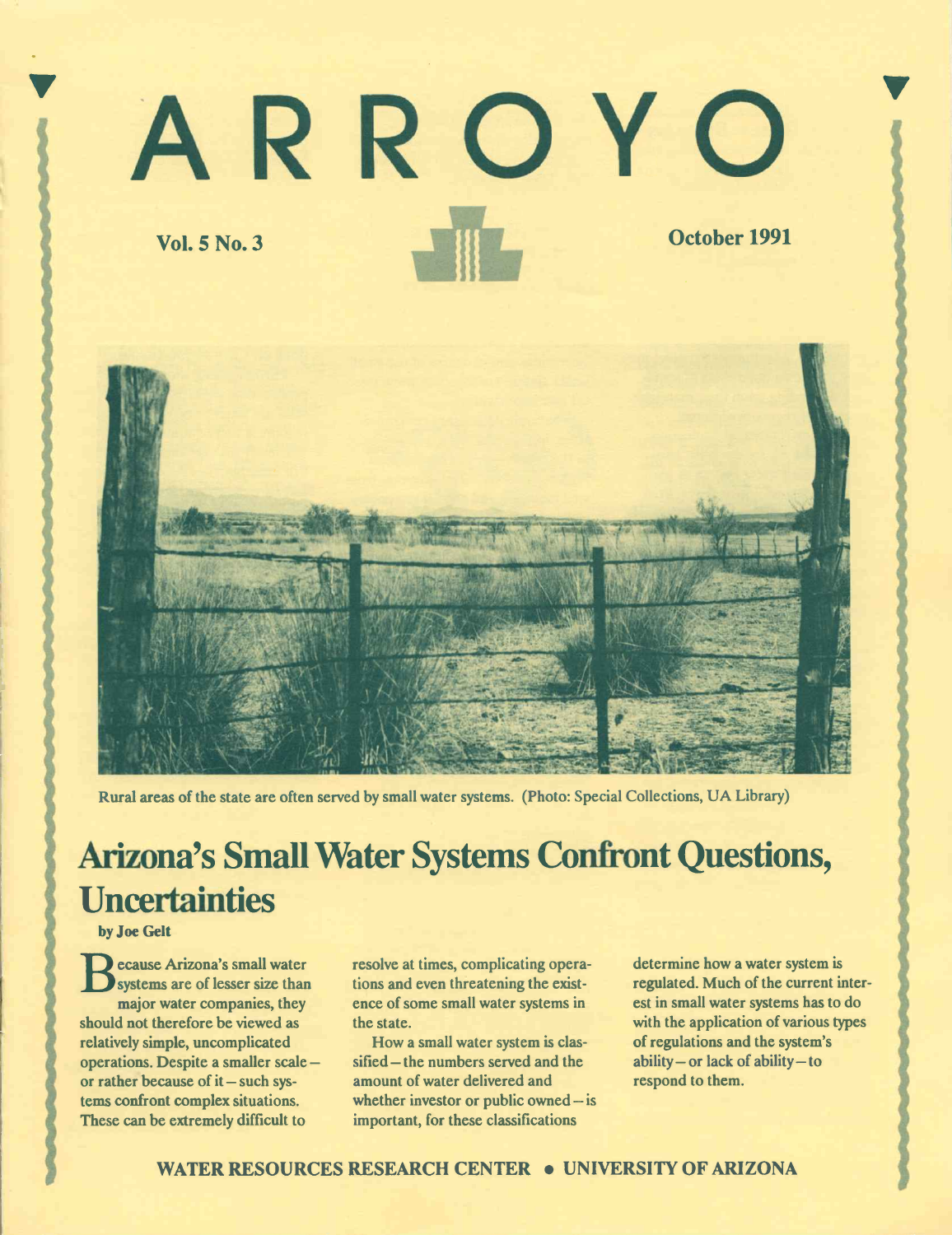# Small Water Systems in Arizona

 $\sum_{n=1}^{\infty} \frac{1}{n} \cosh(n) \cdot \sin(n) \cdot \sin(n) \cdot \sin(n) \cdot \sin(n) \cdot \sin(n) \cdot \sin(n) \cdot \sin(n) \cdot \sin(n) \cdot \sin(n) \cdot \sin(n) \cdot \sin(n) \cdot \sin(n) \cdot \sin(n) \cdot \sin(n) \cdot \sin(n) \cdot \sin(n) \cdot \sin(n) \cdot \sin(n) \cdot \sin(n) \cdot \sin(n) \cdot \sin(n) \cdot \sin(n) \cdot \sin(n) \cdot \sin(n) \cdot \sin(n) \cdot \sin(n) \cdot \sin(n) \cdot \sin(n) \cdot \sin(n) \cdot \sin(n) \cdot \sin(n) \cdot \sin(n) \cdot \sin$ task. This is because what is small can be relatively defined depending upon particular circumstances. For example, the National Association of Water Companies considers water systems with 1,000 customers or less as small. Meanwhile, government agencies may have their own definitions of smallness depending upon their mandates or areas of regulatory interest.

The Environmental Protection Agency (EPA), for example, considers a small water system as one serving 3,300 people or fewer. State agencies may view matters differently. The Arizona Department of Water Resources (DWR), within its management plans, defmes a small water system as serving 500 people or fewer and annually delivering 100 acre feet or less of water. The Arizona Department of Environmental Quality (DEQ) recognizes various categories of water providers, with 1,000 customers generally a figure of demarcation between large and small.

DEQ statistics provide a general measure of the number of small water systems in the state. The department's main regulatory concern is with public water systems, a category that includes systems that serve at least 15 service connections or 25 people daily. In 1991 there were 1,788 active public water systems in the state. Of this number, 1,570 or 88 percent serve 1,000 people or fewer.

Small water systems can be further defined depending upon how they are controlled, more specifically whether they are investor owned, which includes corporations, partnerships, coops, and homeowners associations, or public owned, which includes systems operated by municipalities and water districts. The Arizona Corporation

Commission (ACC), which regulates the investor owned companies, reports that of the approximately 428 systems it regulates, 381 serve fewer than 1,000 customers.

### Small Water Systems Share Concerns

 $\sum$  many small water systems exist statistics indicate that in the state, and their viability and role are often discussed, the operations and concerns of the small water system are topics of some interest and importance.

The topic defies easy generalizations. Many small water systems exist in the state, representing many different situations and conditions, from well managed and efficient to poorly run and financially troubled. Although small water systems in Arizona make up a varied lot, with a range of characteristics, most share some common operational concerns, although to varying degrees.

For example, compared to large municipal systems, with their cadre of professional managers and engineers, many small water systems lack the specialized expertise to manage the increasingly complex details of running a water system. The smaller systems may have volunteers or part-time operators. Even those small operations that are able to hire a professional manager must compete with larger water utilities that have more to offer a capable and ambitious applicant.

The above situation presents many problems. For example, lacking professional training and experience, small system water managers may be confused, even intimidated by expanding regulations. With regulations as an issue looming larger on the horizon, their volume and complexity only expecting to increase, specialized attention is necessary, and will be more critical in the future to ensure appropriate compliance.

That small systems often lack adequate financial management expertise compounds the problem. Without personnel capable of advanced financial analysis, a system might operate unaware of the best cost-effective procedures to follow, a basic managerial tool. It may be unfamiliar with interpreting interests rates, as well as being uninformed about potential federal program support, a funding source available oniy to public owned water systems. Purchasing is often done on a pay-as-you-go basis.

Further, along with a lack of professional expertise, small water systems are likely to be without certain resources and equipment needed to efficiently manage their operations. For example, they may lack computer software capable of collecting and interpreting certain types of data to aid in the monitoring of water use trends. As a result, a basic operation such as establishing a water conservation program is not readily achieved.

# Small Water Companies' Financial Problems

A nd saving the most critical<br>problem for last, financing is a major concern of most small water systems. It is the root of many of their problems, from providing suitable maintenance and operations to complying with various regulations. For example, financial reserves are likely to be maintained at inadequate levels. Hence, emergencies such as pump, generator, or tank failure could threaten a small system's existence.

Borrowing money is often not a viable option for the small water system. Banks and other lending institutions are generally disinclined to lend to systems servicing few customers. Also, small water systems have a limited credit base and limited market recognition, further narrowing their investment appeal. In other words, the conditions that characterize small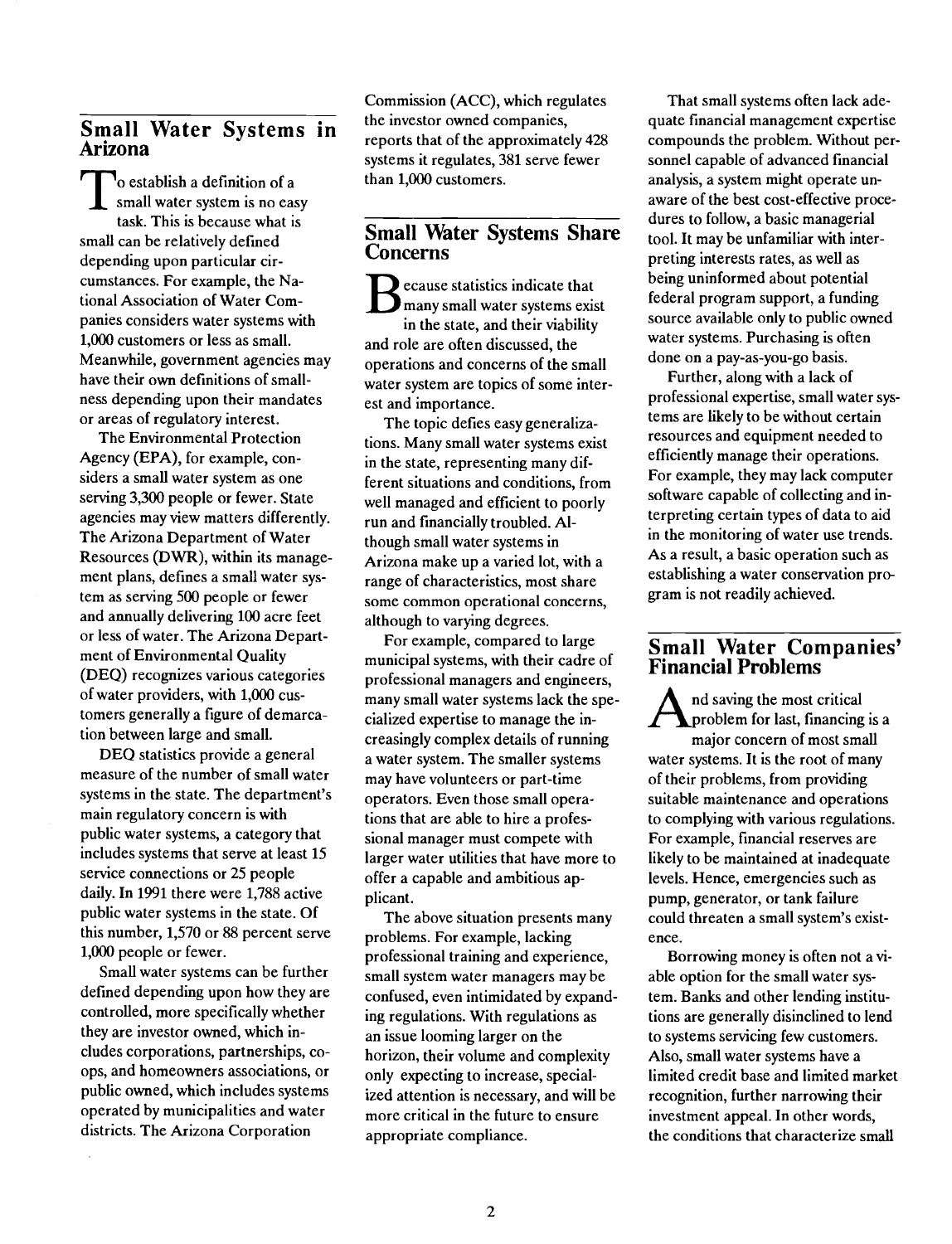water systems as financially needy are the same ones that undermine their efforts to attract additional funding. As a result, capital is obtained only with the added burden of higher interest costs.

Deprived of accessible reserves of capital, some private operators have taken out second mortgages on their homes or other businesses to finance needed maintenance on their facilities.

The lack of ready access to commercial loans is more of a disadvantage to the investor owned water company than to the public controlled and nonprofit systems. The latter might look to federal sources of funding for relief. These include Community Development Block Grants (CDBG) from the U. S. Department of Housing and Urban Development and Farmers Home Administration (FMHA) loans and grants.

Since both are federal sources, certain processes and procedures are involved - they are less kindly described as red tape - that sometimes work against the interests of small public water systems however. For example, the typical FMHA loan takes about two years to finalize. If the money was requested to meet an impending regulation, a water system is likely to be seriously out of compliance before the funds are received and expended. The CDBG program, which provides relatively small amounts of funding, presents an almost opposite situation. Funds must be requested and spent along a specified time line, a schedule that restricts flexible programming.

The rates charged for water use are another and obvious source of revenue for a water system. With a rate increase, additional revenue would be generated that could then be expended to solve critical problems. The determining and approval of rates, however, is a complex task, with a water system having limited and qualified control over its rates. Rates are set by a water system's governing board and for investor owned water companies, the Arizona Corporation Commission (ACC).

A concern that is usually raised before a rate increase is approved is that it not be excessive. Customers inflicted with a large rate increase are said to suffer "rate shock". Some water systems, however, confront severe financial straits that only a steep rate increase can relieve, sometimes as much as 200 or 300 percent.



Mimbres pottery design

Nevertheless, that a sharply increased rate might result in rate shock is sometimes used to justify disallowing that increase, despite a water system's extreme financial need.

Part of the problem when small water systems seek rate increases is that such systems do not have large pools of customers to share the burden. A rate increase in Tucson is shared by many water users, while in Bowie, with 210 connections and about 700 people, far fewer customers would be collectively contributing to cover rising costs. They would therefore more likely experience rate shock.

Because of the above problems, small systems often have difficulties in meeting regulatory requirements. For example, DEQ reports that of the 1,540 public water systems in the state that served 1,000 people or fewer in 1990, 826 or 54 percent were in noncompliance, with some sort of major violation. And, although the small water systems' noncompliance rate with water conservation standards is no worse than some larger utilities, their limited resources and other circumstances handicap their ability to respond to these standards, a situation expected to worsen as conservation requirements tighten.

In sum, outside the mainstream and relying on limited resources, many of Arizona's small water systems are insufficiently prepared to cope with increasing operational complexities. Many of these complexities arise because of expanded and more involved regulatory requirements, for water quality and water conservation, and, in the case of investor owned water companies, revenue. An understanding of the regulatory agencies involved and their regulations is necessary to explain their effect on small water systems in the state.

### The Arizona Department of Environmental Quality

The Arizona Department of En The Arizona Department of Enrecognizes several classifications of water systems. A basic distinction is made between public and semipublic water systems. The agency's regulatory authority is mainly concerned with public systems, defined as systems that serve at least 15 service connections or 25 people daily. Significantly smaller, semipublic water systems are not generally regulated by DEQ. Public water systems are further classified as community and noncommunity.

Mention of the various classifications is relevant because they determine the water quality requirements to be met. All systems must monitor for physical, chemical, and microbiological contaminants, but the monitoring schedule and the standards to be met vary depending upon the classification of the water system.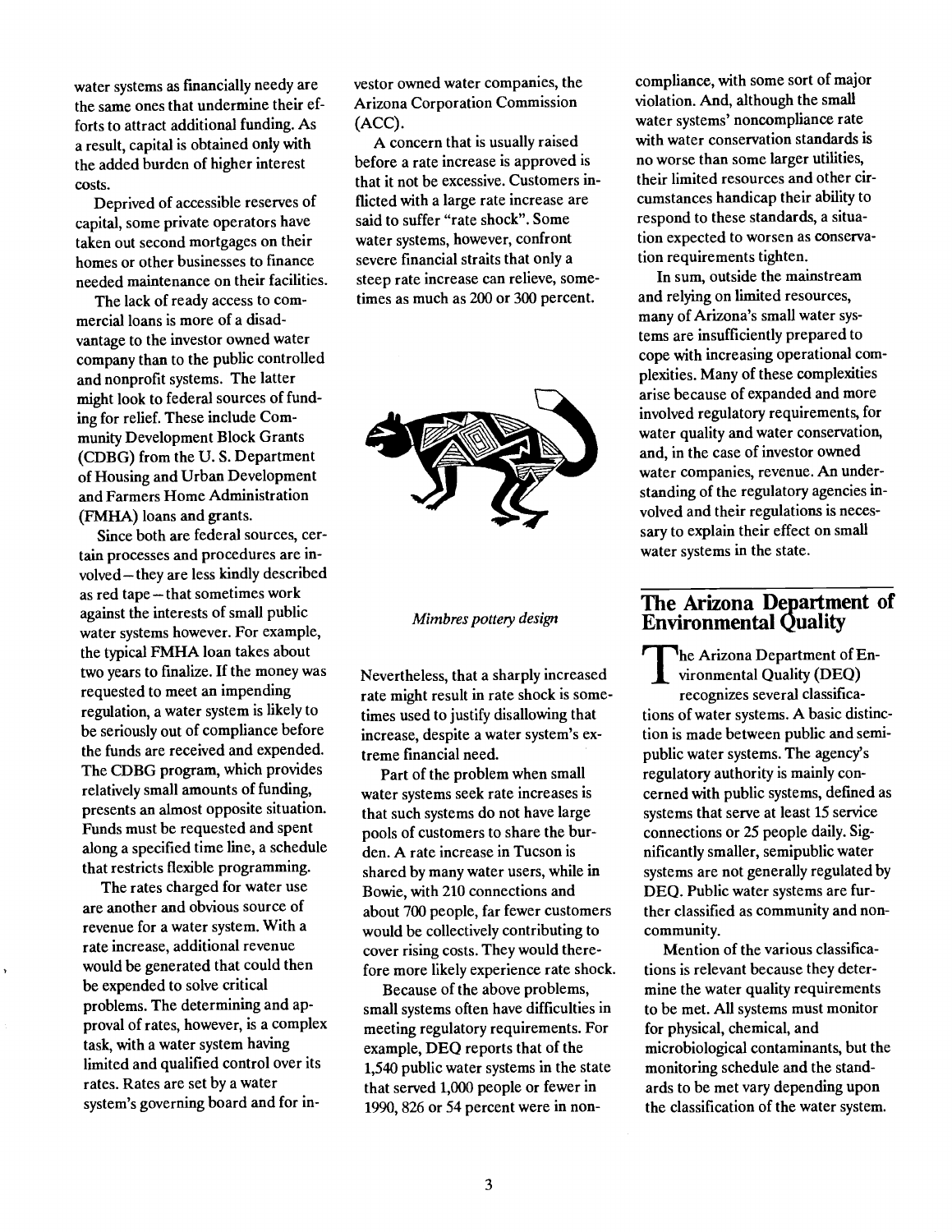Already confusing, the situation is expected to become further complicated because of federal legislative activity.

In 1986 Congress amended the Safe Drinking Water Act (SDWA). The new amendments directed the Environmental Protection Agency (EPA) to adopt Maximum Contaminant Levels (MCL) for 83 contaminants. With 20 MCLs in place at the time, EPA's task therefore was to set another 63. At present EPA has established a total of 45, with work still continuing.

Many small water systems are already stressed meeting current water quality standards. That additional standards await such systems, to be adopted, implemented and enforced, promises to further strain their limited resources. If improved water quality offers a public health boon -and some question whether planned improvements in water quality justify such a grandiose expectation  $-$  it is to come at a very high cost. All water systems will be affected, but small water systems, those who can least afford it, will be the most seriously strained.

The program is expected to cost the water industry about \$13 billion for new construction, with another \$117 million annually for monitoring. Water rates will rise about \$800 million per year. The small water systems are expected to be at a special disadvantage in complying with the requirements of the new amendments. EPA projects that of the 60,000 small water systems within the United States, as many as 45,000 will be unable to meet the new SDWA standards, unless facilities and equipment are improved.

Further, systems that serve fewer than 10,000 people may be hit with more than 70 percent of the projected national costs of roughly \$2.5 billion annually to comply with the new regulations. Some estimates project that monthly water bills may increase by \$70 per household in areas served

by small water systems. Various factors explain these soaring costs.

For example, additional monitoring will result in increased costs to the water systems. In the past a monthly bacteriological sampling could cost between \$10 and \$20. The inorganic chemical sampling might cost between \$120 to \$150, although required only every three years for most systems.



Mimbres pottery design

New rules are raising sampling costs significantly. A total sampling package could now cost between \$700 to \$2,000 per sample set per well per quarter, although some systems may qualify for a reduced monitoring program. A small to medium sized system could have three or four wells.

If improved and increased sampling identifies a contaminant, then a treatment process must be designed and constructed. This represents a further cost to be met. EPA is currently considering rules to require all water systems to disinfect. The implementation of such rules would be a costly proposition.

Along with more burdensome regulatory costs, small water systems are more likely to be adversely affected by another aspect of water quality regulation. If, as has happened in Tucson, Phoenix, and Glendale, a water source or well is identified as contaminated, it may need to be taken off-line. In large metropolitan areas

backup sources are available. A contaminated source in a small system, which may only have two or three wells, is far more disruptive to operations.

#### The Arizona Department of Water Resources

**A** emerging water quality standlong with meeting current and ards, many Arizona water providers are also expected to comply with water conservation regulations. Arizona is the only state that enforces such standards, which, depending on one's perspective, are variously viewed as unnecessarily prohibitive and disruptive of growth and development or as an incentive to wise water management. Nevertheless, implementing legally mandated water conservation measures represents an additional burden to some small water systems in the state.

The extent and nature of DWR's involvement with the state's small water systems depend to a great extent on their locations, whether situated within or outside an Active Management Area (AMA) and their size. Water providers within AMAs, which are areas of severe groundwater overdraft, are expected to meet water conservation goals outlined in a series of management plans. These management plans are mandated by the state's Groundwater Management Act.

The management plans outline conservation measures to be met by all water providers within an AMA. An exception however is made for very small water providers, those serving 500 people or fewer and annually delivering 100 acre-feet of water or less. Such systems confront more general, less specific conservation directives. Other small water providers who rank above these minimal qualifications remain obligated to meet established conservation goals.

If a water provider fails to meet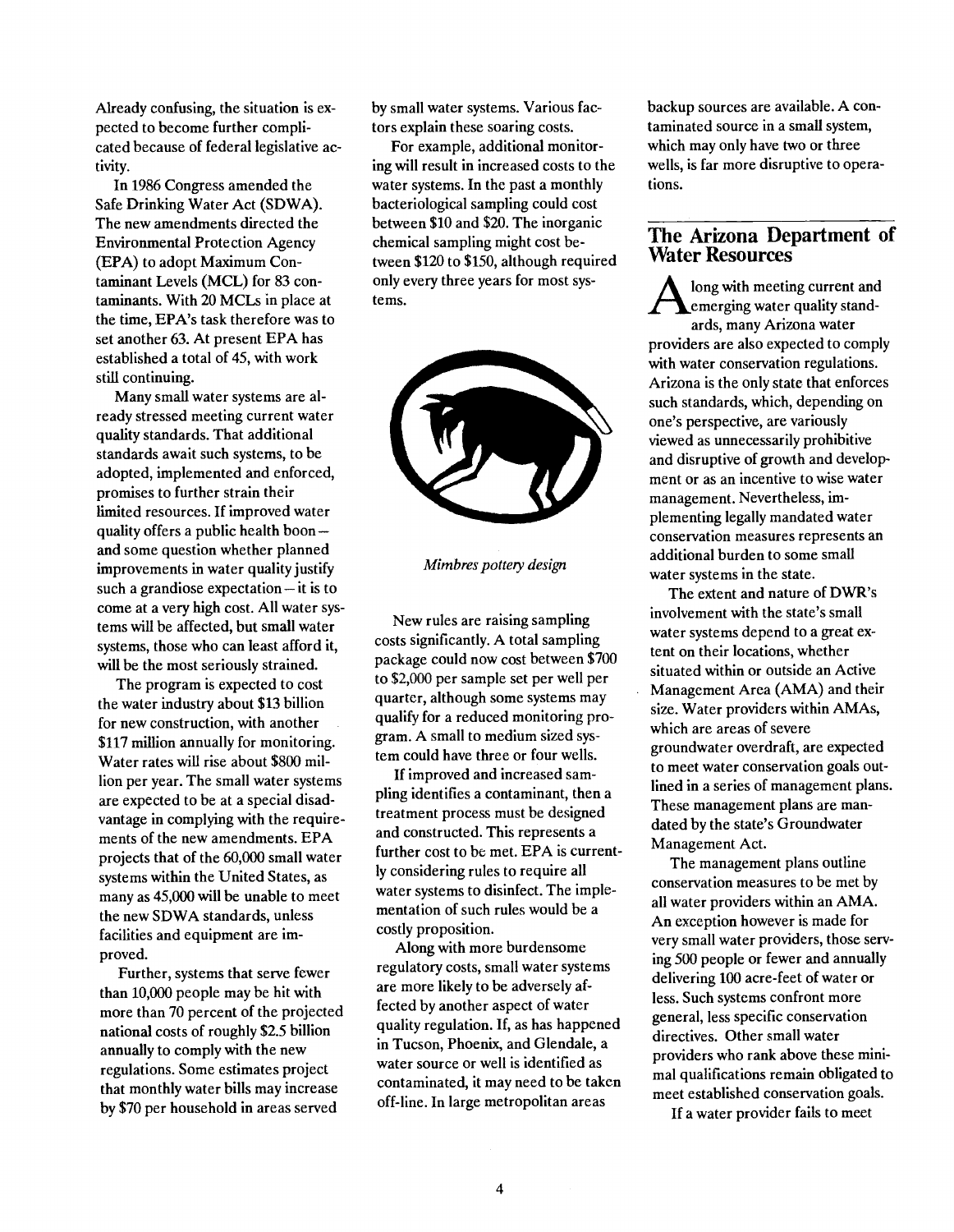conservation goals, which are designated as gallons per capita per day (GPCD), DWR has two options to consider. The department could fine the utility or negotiate with it a suitable water conservation strategy. Negotiations involve DWR and a water provider identifying achievable conservation measures that are appropriate to that service area.

Different conservation programs would be worked out to meet the special conditions of various noncompliant water utilities. A strategy might involve a utility in adopting certain water conservation activities or measures, such as conducting educational projects, implementing a retrofit program, or performing an audit to determine water use

Once an agreement is reached, DWR and the utility sign a stipulation and consent order. This document states that DWR will waive the fine if the utility implements the agreed upon conservation measures. Obviously some conservation measures may not be taken without incurring certain costs. Already financially strapped, some small water systems find conservation costs to be an additional burden.

The regulatory routes of water conservation and water quality thus lead to the same point; i.e., established standards are to be met, but at a cost to be borne by those meeting such standards.

### The Arizona Corporation Commission

Autilities, the Arizona Corporalong with other types of tion Commission (ACC) regulates water systems. The commission is empowered to regulate privately owned water systems but not those that are publicly owned.

The ACC is made up of three elected commissioners who serve staggered six-year terms. Within the ACC is the Utilities Division, a component

responsible for reviewing utility company finances. The division recommends to the ACC revenue requirements and rates and charges to be collected by individual utilities.

ACC's approval is required before systems undertake certain actions. For example, the commission is authorized to issue or deny certificates of public convenience and necessity prior to the construction of a utility, to approve or disapprove the issuance of securities and long-term indebtedness, and to approve or disapprove the sale of utility assets and transfers of certificates.

Further, the commission has watchdog responsibilities, regularly reviewing the operations of the systems and acting if public interest is slighted. To ensure fulfillment of these obligations, the ACC is empowered to establish rates, as well as control accounting practices, evaluations, and service standards. The commission audits the books and records of systems to determine appropriate rates.

In brief, the ACC has extensive regulatory and review power over the finances of private water systems, from determining whether sufficient capital is available to allow their operations to approving water rates.

ACC rate setting has special implications for DEQ and DWR regulatory efforts. For example, an ACCregulated water utility may need to take action to comply with DWR or DEQ regulations. It might need to implement a residential retrofit program to conserve water or build a treatment facility to improve water quality. Obviously these actions require the expenditure of funds, and naturally a utility would want to recover such costs through a rate increase.

The ACC would need to approve any such rate increase. Desiring to maintain relatively low rates, the commission requires any requests for increases to be thoroughly demonstrated and justified. For ex-

ample, it may question whether DWRrequired conservation expenditures are in fact needed and are being made from a least cost perspective. Complicating the proceedings is a basic differences in the missions of ACC and DWR. ACC requires that water systems provide water on demand, and DWR is dedicated to conserving water.

Also, of special concern to DEQ and DWR, rate increases are approved by ACC only after an expenditure is made, not for down-the-line expenses. Therefore to implement the retrofit program or construct the treatment facility, the water system must first go into debt to pay for these projects. Later, if approved, a rate increase would reimburse the system for expenditures.

Herein lies a quandary. Pressured by DWR and DEQ to comply with regulatory requirements, while at the same time accountable to the ACC, the small privately owned water systems often view themselves as between the proverbial rock and hard place. And, as gatekeeper of the rate increase, ACC is in a controversial position. DEQ and DWR at times view the ACC as unsupportive of their missions of imposing water quality and water conservation standards, because of the commission's cautious attitude toward rate increases.

Meanwhile, the regulated water companies at times view ACC's regulations as unwelcomed interference, and, for that matter, they may also not take kindly to DEO and DWR requirements. Hence consternation exists between regulators and regulated as well as between regulators and regulators.

#### Controversy Arises

 $\sum_{n=1}^{\infty} \frac{1}{n}$  he ACC is a regulatory power system and the consumer. A water system has a right to earn a fair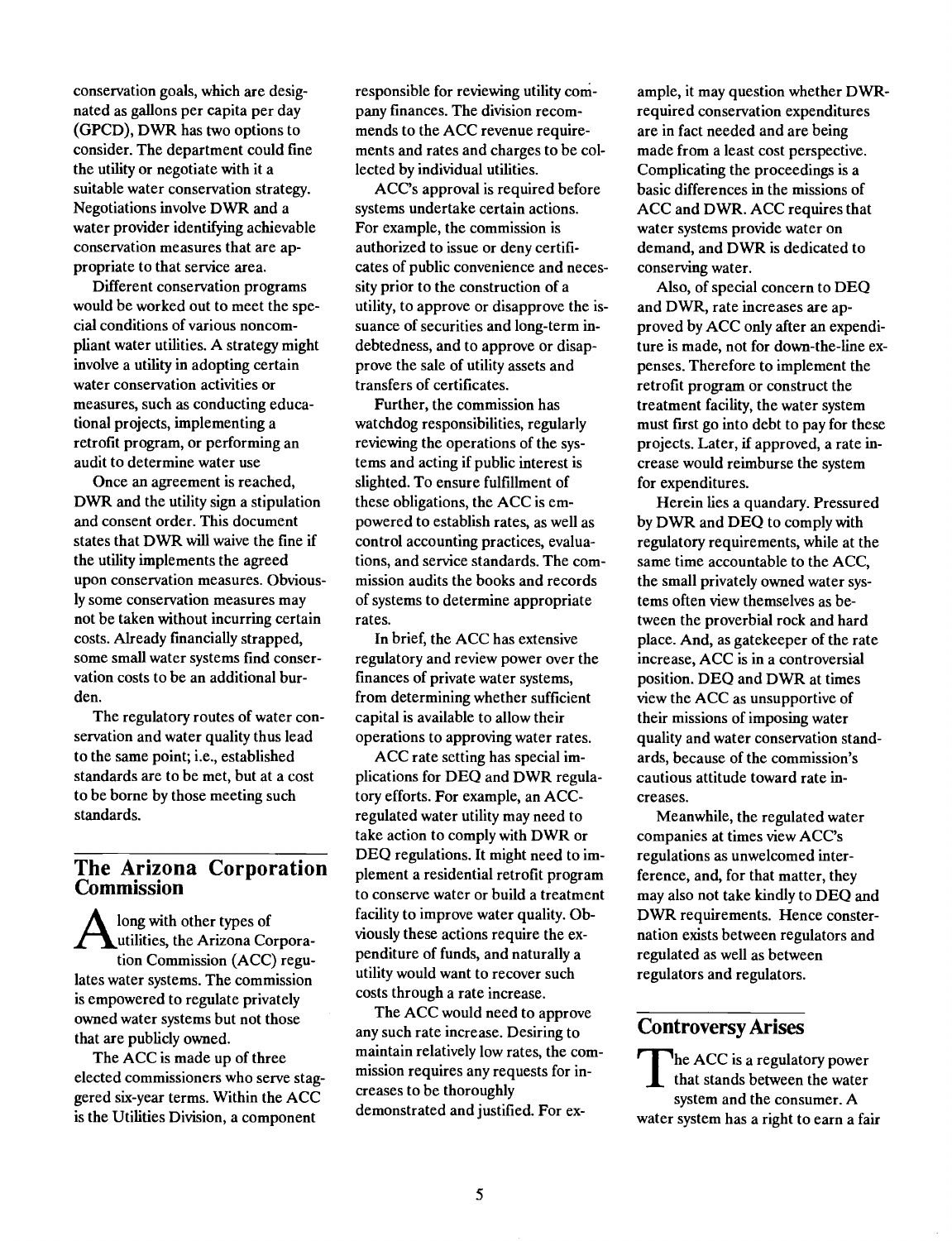and reasonable return on its investment. And the customer has an obvious interest in reliable service and reasonably affordable water, allowing that the small scale of operations of many small water companies prelude rates as low as municipal rates. The ACC is there to balance the two positions, ensuring profits, without undue inconvenience to the customer. Difficulties might be expected when this mission is pursued.

For example, some state officials believe that ACC should give priority consideration to water quality and conservation regulations when setting rates. They argue that the ACC is too inflexible and strict in its interpretation of its role of consumer protector. Although ACC claims to be merely following its constitutional mandate, these officials say that the commission is also legally required to comply with the various provisions and rules of the state, such as those that establish water quality and conservation standards.

Critics also claim that the ACC, by emphasizing immediate consumer advantages; i.e. lower water rates, is overlooking the long-term public advantages gained by promoting water quality and conservation. They argue that the ACC does not advance these consumer benefits as vigorously as it does lower rates, a more up-front and immediately appealing advantage.

Meanwhile, the two water regulatory agencies, DEQ and DWR, and ACC are trying to work around their differences. To accommodate DEQ's concerned that adequate rates are set to cover water quality requirements, ACC generally notifies DEQ when it is determining a rate for a water system. If DEO has a concern about that system, the department might either respond in writing or attend the hearing, with the intent of urging ACC to address water quality concerns when setting the water rate.

A weakness with the present arrangement is that DEO sometimes

does not receive an announcement of a rate hearing, and, if it does, it does not always respond to it. Also, nothing obliges ACC to include the DEQ concern in its rate decision.

DWR and ACC staff have also met to attempt to coordinate their activities. They have agreed that when a stipulation and consent order is signed between DWR and a water system, the system will use the document to support a request for a rate increase to cover conservation costs. The ACC therefore will understand exactly what conservation measures were negotiated and the reasons for them. No guarantee exists however that the ACC will agree to the rate increases for the conservation measures.



Zia pueblo pottery design

To help resolve problems among the regulatory agencies a Private Water Company Advisory Committee was set up, with representatives from private water companies, DEQ, DWR, and ACC staff. The intent of the committee was to work out a strategy to expedite the recovery of costs incurred by private water companies in meeting DEQ water quality and DWR water conservation regulations. The effort proved unsuccessful, and the committee has not met for over a year.

Another effort to encourage communication and coordination among the various agencies is the Water Systems Coordinating Council. Included

within the council are representatives of DEQ, DWR, ACC, the state Real Estate Department, large and small water systems, investor owned systems and water improvement districts. The council's effectiveness is disputed and sometimes denied.

With the above efforts demonstrating a notable lack of progress, some officials believe that conflict between the agencies is expected to continue until more definitive action is taken. What such action should be is debated. Some argue that the ACC is not fulfilling its responsibilities under the constitution, and a change of policy is called for. Others claim that a more fundamental action is in order. They argue that a constitutional amendment might be needed to ensure that ACC recognizes the appropriate costs of meeting water quality standards and water conservation requirements.

Along with DEQ and DWR, the ACC-regulated water companies are also critical of certain ACC policies. Complaints have been raised that ACC actions limit the ability of a water system, not just to meet regulations, but also to charge rates that are just and reasonable.

For example, the ACC is to allow a rate structure that will cover ongoing expenses and provide a reasonable return on investment. Basic to the rate computation therefore is a determination of the amount of investment, including the value of the pipes in the ground, meters, tanks, service trucks, and other such equipment and properties. Obviously such determination involves a certain degree of interpretation. Companies have complained that their investments are not necessarily computed fairly.

Also, some private water companies question ACC's concern with rate shock, a condition likely to afflict consumers who experience sharply increased water rates. They argue that because the ACC process for requesting rate relief is complex and involves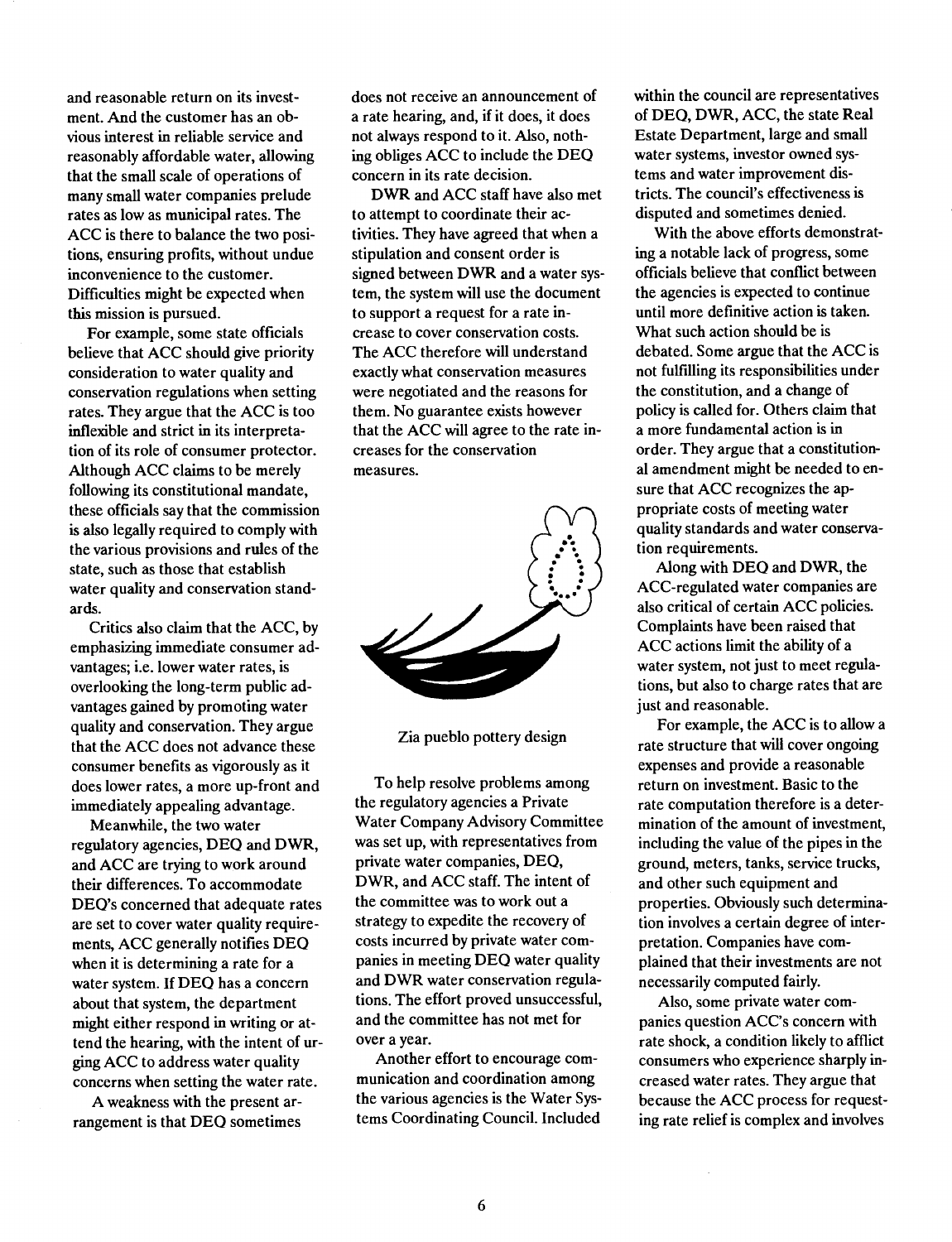expense, many small water companies avoid it. When finally filed, their request, now long overdue, will likely be for large increases to compensate for the low rates of previous years.

If these rates are just and reasonable, water company operators argue the ACC is required to approve them, regardless of the rate of increase. They say rate shock is simply not an issue. ACC is further faulted for not ordering such companies to appear earlier for a rate review, at a time when their annual reports indicated the need for rate relief. Rates could then have gradually increased.

At the same time, however, the ACC provides water systems various benefits that are of special value to the small water system in need of professional expertise. For example, when considering a rate increase, the ACC reviews the financial status of a system, a procedure that can result in financial council and advice. An engineer is also available to examine the system and recommend improvements. Also, several water systems, although eligible to opt out from ACC regulations, decided not to, since the commission provides backup authority to enforce their decisions on such matters as rate increases.

#### Restructuring as a Solution

 $\bf{V}$  to salvage the more financially  $\rm{meas}$  $\sum$  arious strategies are put forth troubled small water systems. The beginnings of any such strategy is to prevent unsound companies from starting so that later they do not end up financially troubled. Following this a restructuring of troubled water systems is proposed as a method to enable an operation to continue efficiently.

In the past, despite ACC review, some water systems were able to begin operations without a careful consideration of their resources and ability to adequately provide longterm services. Such systems often

foundered and are now essentially problem cases, unable to comply with regulations or attract investors to help bail them out.

For example, many of the now troubled small water systems were begun by developers to serve areas targeted for development. The system was operated, not as a long term commitment, but as a feature to attract buyers. As a result, water rates were kept artificially low, even subsidized. Once the lots or houses were sold, some developers abandoned the facilities, turning them over to the land or home owners. Such systems are now often in a precarious position.

In response to this situation, ACC has established certain criteria that a system is to meet before it is granted a certificate of convenience and necessity authorizing it to provide service. For example, a creditable business plan must be filed to demonstrate operational capability. Further, an applicant must post a bond to cover several years of operations and maintain the bond for ten years. Because of such criteria, problem situations are identified in advance, and the questionable systems are not authorized to operate.

For troubled systems now operating, restructuring is suggested as a strategy to ensure continued and efficient water service. Generally this means a small system merges with or is acquired by a larger utility, thereby benefiting from the resulting economies of scale. A variation of restructuring, regionalization involves several water systems in an area banding together for mutual advantage. For example, they would be able to collectively hire an operator or manager to oversee all their systems.

Restructuring is a vigorously pursued strategy in Pennsylvania. That state requires that, if a solvent water utility is located near a financially troubled system, it must take over the troubled system. The state however

will provide support to enable the transaction to take place. This obviously is a very aggressive strategy, one not feasible in Arizona.

Some officials say that before restructuring can be a successful strategy, certain ACC policies need to be modified or changed. Presently, a larger utility might not be interested in purchasing a financially weak system. It would realize that the utility would need support for several years before any fmancial recovery can be expected from increased rates. It is argued that ACC policy needs to allow practices that would give some advantages to a purchasing utility, such as tap fees, an up-front user charge to cover emergency improvements.

Some operators of small water systems, especially investor owned water companies, are wary of policies to encourage restructuring. They argue that such systems or companies often represent efforts by small investors who have committed time and resources to establishing businesses that might now be undermined by restructuring. It is argued that liberalizing various regulations would be more supportive and fair to these companies than promoting some form of collective restructuring. Concerns are also raised about regionalization, specifically that it might result in individual operators losing important decision-making powers.

#### Conclusion

In the state is problematic. One The future of small water systems frustrated official believes that unless significant regulatory changes occur such systems will not be able to survive. He believes that the seriousness of the situation might not be generally recognized until a well managed small system files for bankruptcy under Chapter 11. The issue would then get a public hearing and bring to the open the regulatory dilemmas and financial burdens that